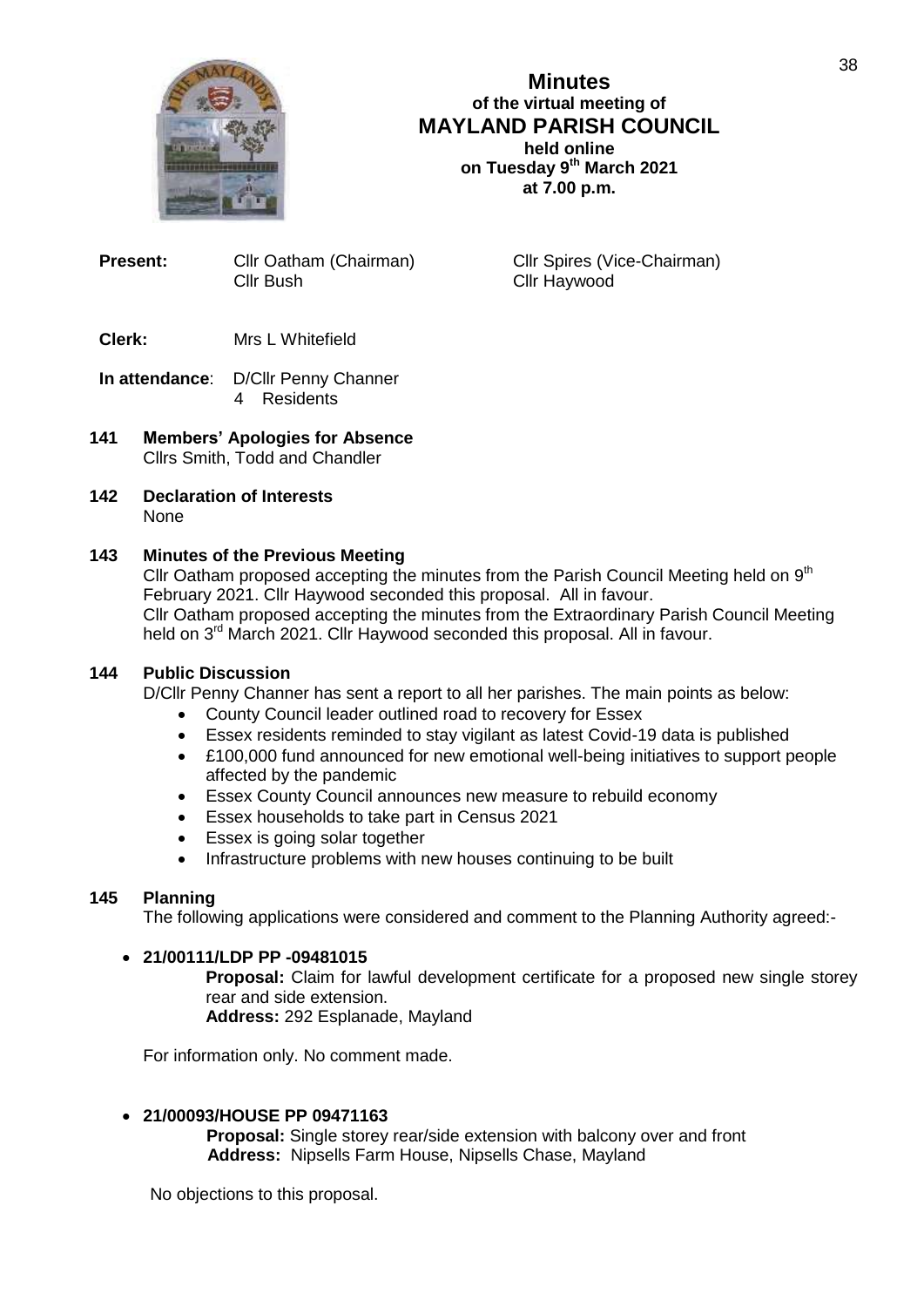#### **21/00136/OUT PP -09509076**

 **Proposal:** Addition of No. 1 one and a half storey detached dwelling **Address:** Land Adjacent to Bunting Lodge, Mayland Close, Mayland

All objected to this proposal, therefore the recommendation to MDC is the refusal of this proposal. The following reasons are given:

- Overcrowding
- Parking/Access
- Outside of building line

# **21/00137/VAR PP -09491450**

- **Proposal:** Removal of conditions 5&6, variation of condition 4 on approved planning permission 20/00734/FUL (Change of use from Class B1 to Class B8 together with ancillary works to the existing buildings)
	- **Address:** Eastern Petroleum Supplies Ltd, Land Adjacent Newhouse Farm, Maldon Road, Mayland

All objected to this proposal, therefore the recommendation to MDC is the refusal of this proposal. The following reasons are given:

- No reasons why conditions should be removed
- Policy T2 Accessibility
- Unsuitable location for business use and access due to the dangerous iunction

#### **20/01082/OUT PP -09174990**

**Proposal:** Outline planning application for the construction of single dwelling house, gardens, parking and access to Steeple Road with all matters of detail reserved for future determination except for means of access to the site.

#### **Address:** 45 Steeple Road, Mayland

No objections to this proposal but a comment made that a safe access and egress from the property needs to be ensured.

#### **21/00103/HOUSE PP -09481035**

**Proposal:** Demolition of existing partial side extension and creation of new larger side extension. **Address:** 40 West Avenue, Mayland

All objected to this proposal, therefore the recommendation to MDC is the refusal of this proposal. The following reasons are given:

Too close to boundary

#### **APP/X1545/W/20/3261799**

**Proposal:** To discuss an appeal made against the Council's decision to refuse to grant planning permission.

**Address**: Mayflower Nursery, Mill Road, Mayland

All objected to this proposal, therefore the recommendation to MDC is the refusal of this proposal. The following reasons are given:

- Overdevelopment
- Outside the development planning envelope
- Access for emergency vehicles
- Building line too far forward
- Lack of Parking
- Distance from amenities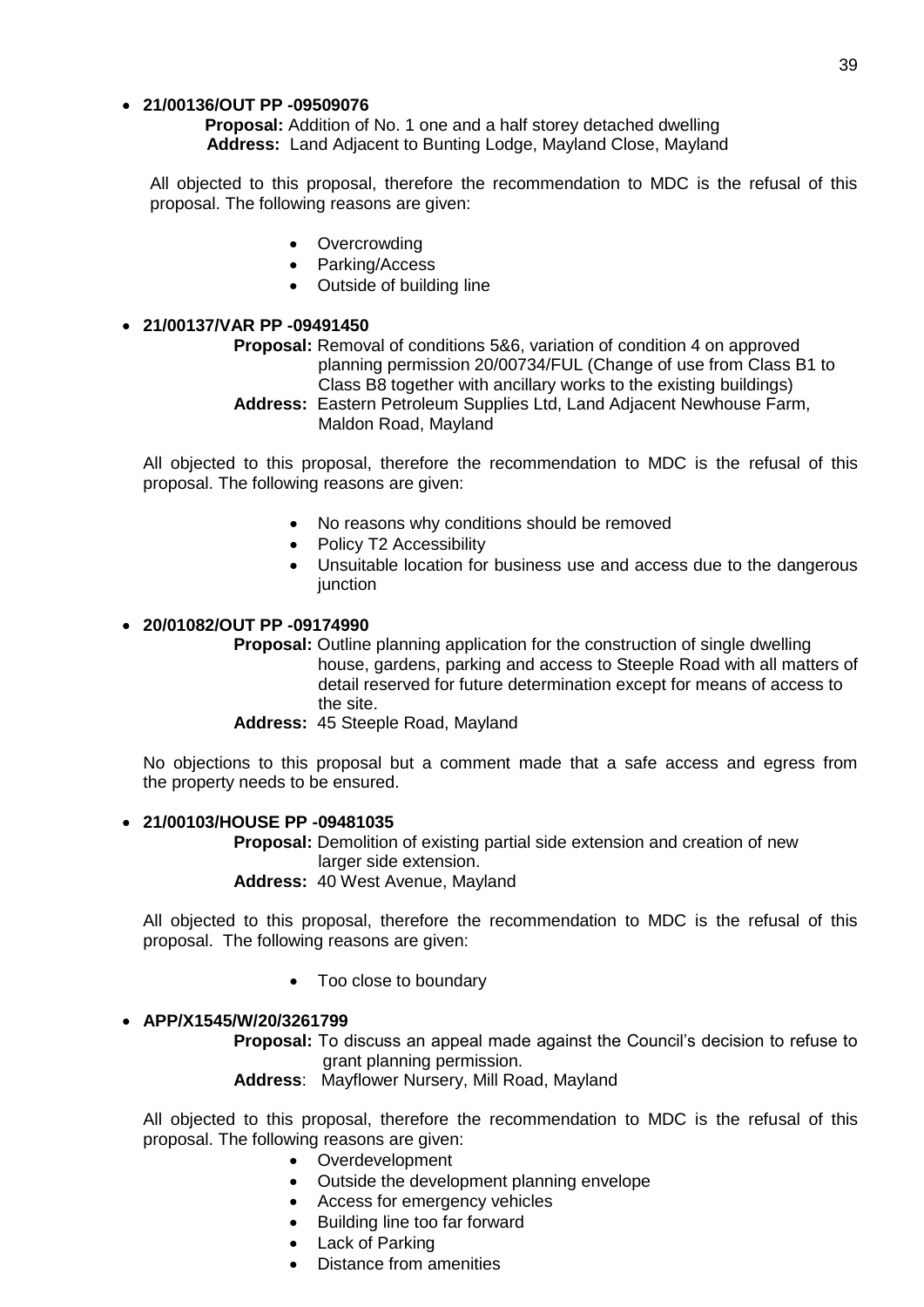- No footpath
- Access coming onto Steeple Road
- Disruption to existing residents

### **146 Finance**

Councillors received a list of all payments and receipts. The approved payments and receipts are listed below: -

| <b>PAYMENTS</b>   |                                |                                                     | <b>NET</b> |
|-------------------|--------------------------------|-----------------------------------------------------|------------|
| <b>Date</b>       | Payee                          | Service/supply                                      |            |
| 08-Feb-21         | County Broadband               | WiFi                                                | 27.61      |
| 11-Feb-21         | Eon                            | <b>Street Lighting</b>                              | 154.90     |
| 04-Mar-21         | <b>SSE Electricity</b>         | <b>Electricity Hall</b>                             | 405.64     |
| 04-Mar-21         | <b>SSE Electricity</b>         | <b>Electricity Changing Rooms</b>                   | 89.05      |
| 19-Feb-21         | Voipfone                       | <b>Renewal Fee</b>                                  | 3.00       |
| 01-Mar-21         | Ahead4                         | Licence for Logmein                                 | 3.00       |
| 07-Mar-21         | Zoom                           | Monthly subscription                                | 11.99      |
| 02-Mar-21         | <b>Online Playgrounds</b>      | 2 x Replacement seats for scale swing               | 120.00     |
| 02-Mar-21         | Timpsons                       | Plaque for memorial wall                            | 40.00      |
| 22-Jan-21         | A&J Lighting                   | To replace 2 x LED lights in Imperial Ave           | 698.00     |
| 01-Mar-21         | S-Type Security                | Patrols 1/2/21-28/2/21                              | 420.00     |
| 01-Mar-21         | <b>Cummins &amp; Jennings</b>  | Paint, brushes, fence posts                         | 90.50      |
| 01-Mar-21         | <b>Essex Pension Fund</b>      | LGPS Actuarial recharges for leaving pension scheme | 300.00     |
| 01-Mar-21         | <b>RCCE</b>                    | Membership Fee 2021                                 | 55.00      |
| 07-Mar-21         | MSJ Garwood                    | Marking corners of pitches x 3                      | 75.00      |
| 05-Mar-21         | <b>Maldon District Council</b> | <b>Community Engagement February</b>                | 119.70     |
| 08-Mar-21         | Ideal Landscaping & Fence      | Repairs to Lawling Car Park                         | 380.00     |
| 13-Mar-21         | <b>NEST</b>                    | <b>Staff Pension</b>                                | 126.88     |
| 25-Mar-21         | <b>MPC Staff</b>               | <b>Staff Wages</b>                                  | 2,440.29   |
| 31-Mar-21         | <b>HMRC</b>                    | Tax & NI                                            | 1,369.97   |
|                   |                                |                                                     | 6,930.53   |
| <b>RECEIPTS</b>   |                                |                                                     |            |
| 15-Feb-21         | <b>HMRC</b>                    | VAT refund Oct-Dec 2020                             | 1,604.97   |
|                   |                                |                                                     | 1,604.97   |
| <b>PETTY CASH</b> |                                |                                                     |            |
| 15-Feb-21         | Wickes                         | 2 x Bags of Postcrete                               | 8.08       |
|                   |                                |                                                     | 8.08       |

• Cllr Oatham proposed that these payments be accepted. Cllr Haywood seconded this proposal.

#### **147 Clerk's Report**

Each Councillor has received an update on matters from the previous meeting.

#### **148 Lawling Park Committee** *including Bakersfield, Lawling Playing Field & Dog Walk Area*

 **Roundabout** Cllr Spires proposed that a quote be accepted from Wicksteed Leisure to purchase 2 new seats for the roundabout. Cllr Bush seconded this. All in favour.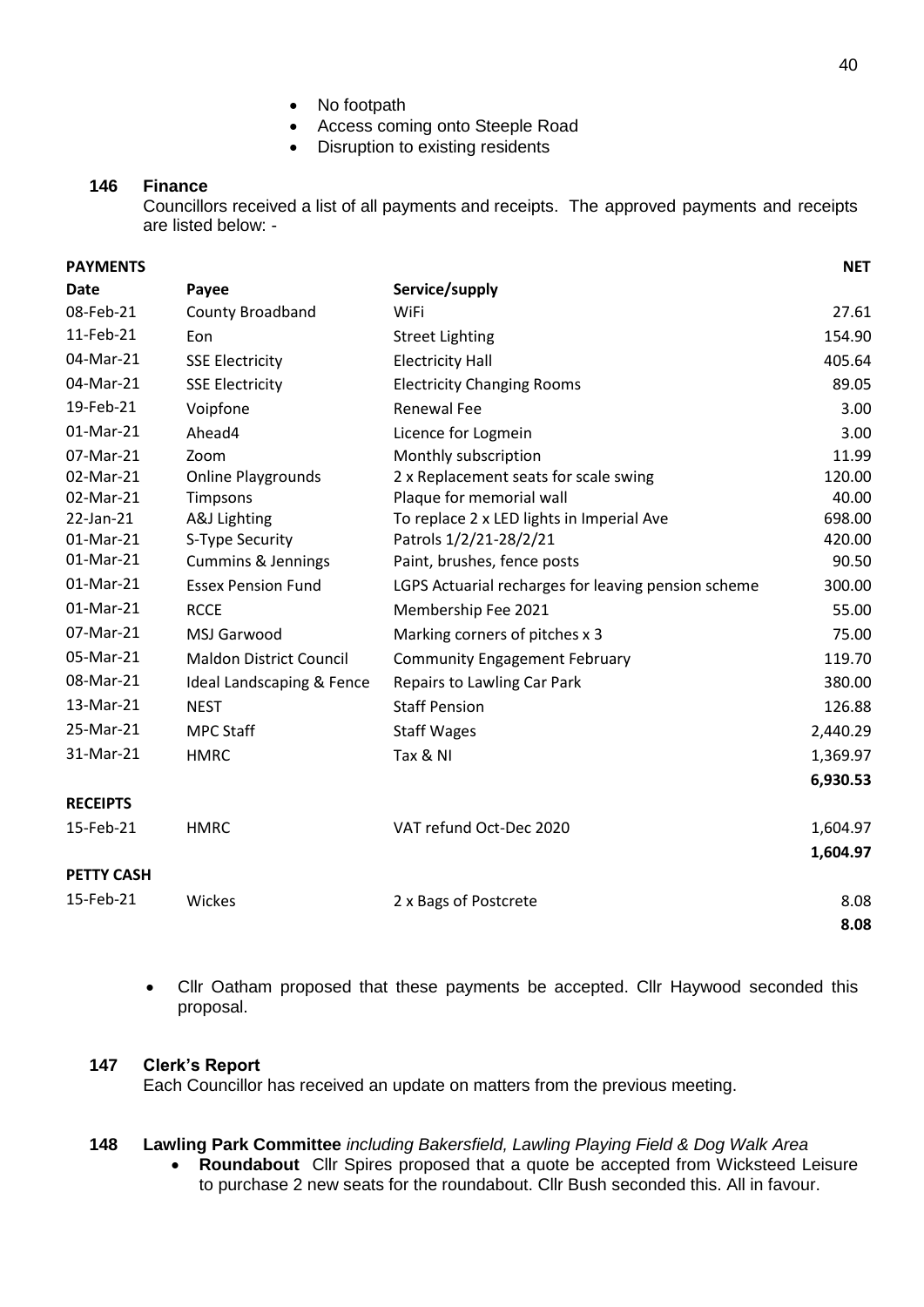- **Changing Rooms** The football club are resuming matches at the beginning of April and wanted to know about the use of the changing rooms. It was resolved to keep the hall closed until further clarification is received from the government.
- **Polling station** The government has given permission for halls to be used for polling stations even though they are not to be opened for other purposes.

### **149 Meetings**

- Discussion about what should be added to the Facebook page/website. It was resolved to add all general information to the Facebook page and include a link to the PC website to inform about meetings.
- Separate meetings for the Lawling Park Committee will be resumed when we start face to face meetings.
- The decision to hold an Annual Parish Meeting will be deferred to the April meeting.

# **150 Nature Reserves**

 Negotiations are still taking place regarding the additional piece of land adjacent to the nature reserve in North Drive. A quote has been received for the new fencing at a cost of £6,537.60 including the cost to remove trees.

Cllr Oatham has sent information to the Councillors regarding a TP1 form to transfer the land without the need for solicitors. This would mean a quicker and cheaper option.

 The trees bordering the Nature Reserve in Nipsells Chase have now been removed and a fence will be installed to replace these.

# **151 Drug issues/Policing**

 **Security Company** – update on signs which will be supplied by the security company and installed in two locations in the village.

# **152 Village Environment**

- **Flooding** Flooding issues in Katonia Avenue were discussed. Anglian Water sorted blockage in drain which alleviated flooding. Nipsells Chase now being dug up which could be connected.
- **Speed Stickers –** Cllr Oatham proposed that 100 stickers be purchased for £95 as a trial to give to residents on main roads in Mayland. Cllr Spires seconded. All in favour.
- **Benches –** Discussion where new benches would be located in Cardnell Field. Cllr Spires to meet caretakers on site to mark correct location.
- **Seawall Ramp –** Cllrs Oatham/Spires to check ground levels. Clerk to contact Environment Agency regarding installation of ramp.
- **Community Engagement hours –** Clerk to inform Maldon District Council that we require 4 hours per month.
- **153 CCTV** Internet not working in the hall. Cllrs Oatham/Bush to check in hall but if not, a CCTV contractor will be sourced.

# **154 Communication**

- Acre Roadmap for Village and Community Halls
- Response from Chelmsford City Council regarding South Woodham Road
	- Clerk to ask Stow Maries clerk when next meeting will be held

#### **155 Any other business**

- Cllr Spires proposed that membership of £30 is paid to join Essex Playing Fields Association. Cllr Haywood seconded. All in favour.
- Clarification of what can be discussed during public discussion. Only items on the agenda can be discussed at an extraordinary Parish meeting.
- Information received regarding problems with secondary school places. Clerk to respond to MDC.